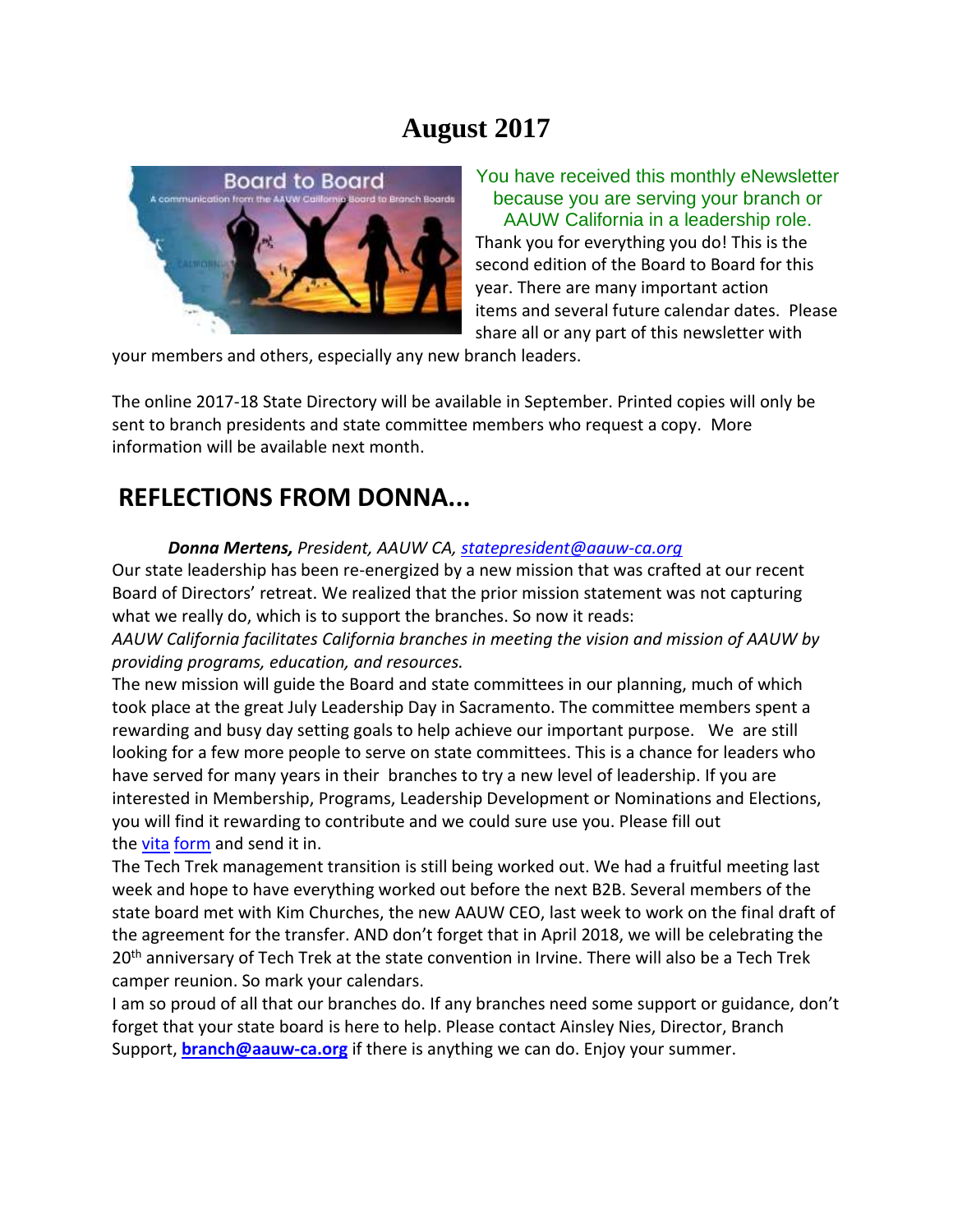#### **Partnering vs collaboraing - Terminology is Important**

#### *Donna Mertens, President, AAUW CA, [statepresident@aauw-ca.org](mailto:statepresident@aauw-ca.org)*

I recently had to notify my branch that we are not allowed to develop "partnerships" with other agencies. I discovered that we are not the only branch that is using this terminolgy. Please make sure that you use the correct terminology when referring to "collaborating with community organizations" or other entities. Let me know if you have any questions. Here is an excerpt from the National policy manual:

*"Although it is common for nonprofit organizations to be described as "partnering" with other organizations, there are certain legal ramifications that may adversely affect the affiliate because of their use of the term "partnering." Any use of the term "partner," or variations of the term, whether as a verb, a noun, or an adjective, imply that a "general partnership" has been created. The law provides that general partnerships can be created orally, casually, and without the parties involved realizing the implication of their actions. Even without authorization, that means every general partner can bind the partnership with respect to third parties, and every partner is liable for all of the debts, actions, and liabilities of the partnership. Accordingly, absent unusual circumstances, AAUW will not allow its affiliates to be described as partnering, being a partner, or being in a partnership or partnering relationship, and no AAUW affiliate shall have the right, power, or authority to create a partnership involving AAUW (that is, using the national organization's name). Indeed, in many cases it will be appropriate for the affiliate to expressly record that all parties recognize that no partnership exists."*

### **GOVERNANCE:**

**Sue Cochran,** Governance Chair, [governance@aauw-ca.org](mailto:governance@aauw-ca.org)

#### **CRITICAL UPCOMING EVERY MEMBER VOTE**

As noted in earlier articles to branch leaders and branch members, AAUW California has a critical governance issue that must be addressed through an every member vote.

#### **It is important that every member of AAUW CA cast a vote in favor of changing the non-profit status from Mutual Benefit to Public Benefit.**

On September 10, 2017 the polls will open for AAUW California members to vote on a change to AAUW California's status from a Mutual Benefit to a Public Benefit entity. The vote will be taken online through SurveyMonkey and all members with e-mail will receive an electronic notice of the vote and voting directions. Those members for whom we do not have an e-mail address will receive a postcard, prior to the opening of the polls, with instructions on how to vote by phone or online. Members will have until October 1, 2017 to cast their votes electronically or by phone.

A sample ballot and more detailed information is available on the [AAUW](https://bor.aauw-ca.org/sendy/l/i892jlei0vHU763mzfduFMI892BQ/Yac6XtNpuWZJHa8B2Eb0Ow/qnfGti1oZz7z5lJVxFZuhA) [CA](https://bor.aauw-ca.org/sendy/l/i892jlei0vHU763mzfduFMI892BQ/Yac6XtNpuWZJHa8B2Eb0Ow/qnfGti1oZz7z5lJVxFZuhA) [website](https://bor.aauw-ca.org/sendy/l/i892jlei0vHU763mzfduFMI892BQ/Yac6XtNpuWZJHa8B2Eb0Ow/qnfGti1oZz7z5lJVxFZuhA) and in the Fall Administrative Packet that will be mailed to each branch in September. Please share this information with your branch membership.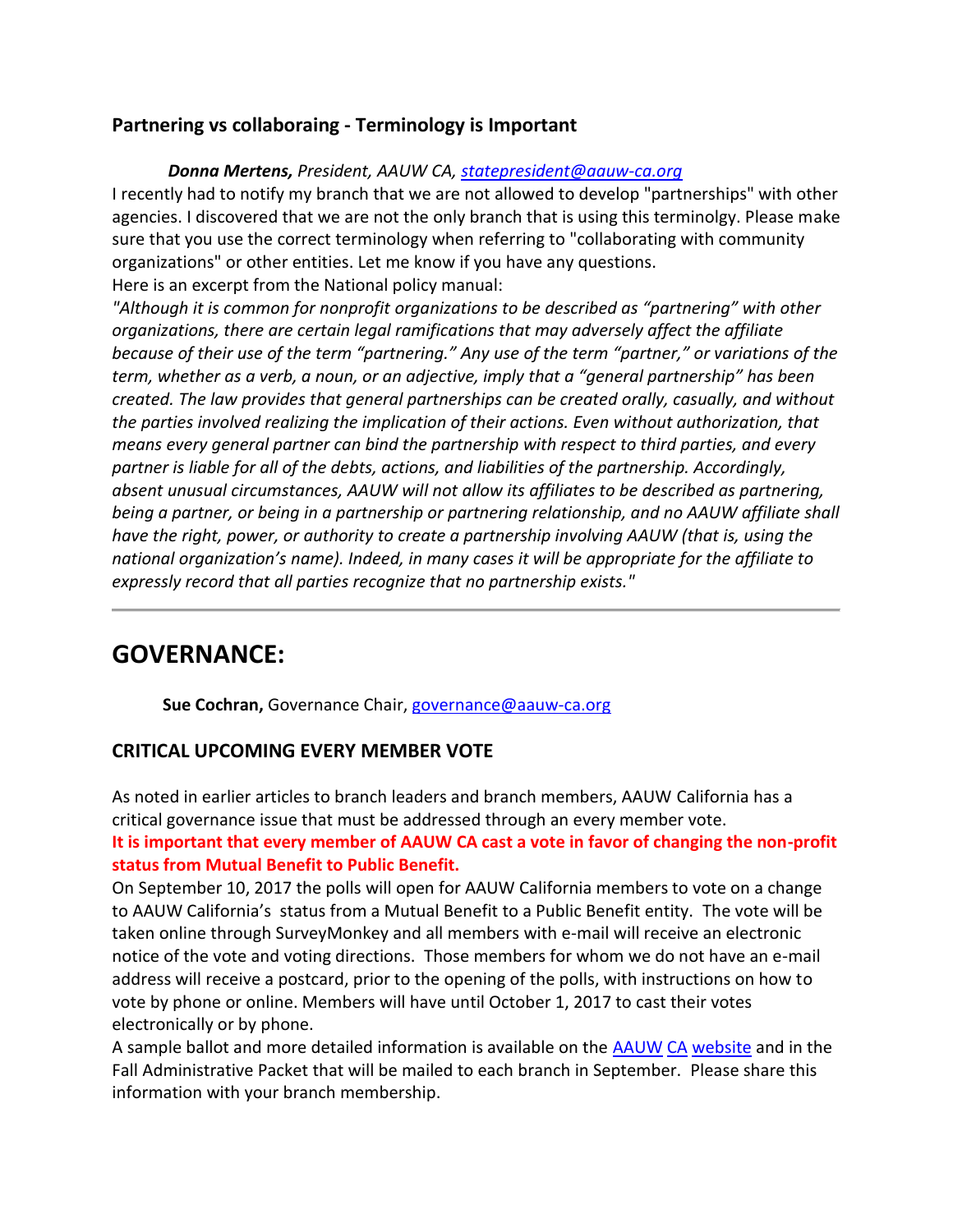**QUESTIONS?** Any questions should be directed to governance@aauw-ca.org. The period for questions/discussion will be open until midnight September 9<sup>th</sup>, prior to the commencement of voting of September 10th.

#### **BRANCH BYLAWS UPDATES AND COMPLIANCE**

#### **Sue Cochran,** Governance Chair, [governance@aauw-ca.org](mailto:governance@aauw-ca.org)

Every branch should now have on file with AAUW National their updated bylaws that reflect the mandated updates from AAUW National. If your branch does not have these bylaws on file with National you will be receiving a "non-compliance letter" from AAUW National with notice of a required deadline by which your branch must be in compliance. Branches that are not in compliance by that deadline, per the national policy, risk having their affiliation revoked, which means the branch will no longer be recognized as an affiliate/AAUW entity. This means the branch will no longer be eligible to participate in AAUW programs at all levels and have no insurance coverage or recognition as an AAUW entity.

The AAUW California Governance Committee has received a list of those branches that do not have bylaws on file as of August 1, 2017. Governance Committee members will be reaching out to those branches in the coming weeks to assist you in rectifying the issue of non-compliance. If you are contacted and you have submitted updated bylaws to AAUW National please provide the committee representative with the date on which they were submitted to AAUW National as well as the way in which they were submitted: a direct e-mail to compliance@aauw.org or through the National website MSD portal.

For reference your branch contact for the coming year with the AAUW CA Governance Committee is by district designation. Ruth Ann Hines [\(rahcfh7925@att.net\)](mailto:rahcfh7925@att.net) and Jean Simutus [\(jsimutis@gmail.com\)](mailto:jsimutis@gmail.com) are the members on the AAUW CA Governance Committee who are your "go to" resource people.

| Ruth Ann will be working with | Jean will be working with     |
|-------------------------------|-------------------------------|
| branches in                   | branches in                   |
| Districts 1, 2, 3A, 3B, & 4A. | Districts 4B, 5A, 5B, 6, & 7. |
| <b>Northern</b>               | <b>4B</b> South San Joaquin   |
| <b>East Bay</b>               | <b>5A North Central Coast</b> |
| <b>3A North Coast</b>         | <b>5B South Central Coast</b> |
| <b>3B</b> Golden Gate         | <b>Los Angeles</b>            |
| <b>4A North San Joaquin</b>   | <b>Southeast</b>              |
|                               | <b>Southern</b>               |

If you are uncertain which District your branch lies in please contact [Governance@aaauw](mailto:Governance@aaauw-ca.org)[ca.org](mailto:Governance@aaauw-ca.org) and we will provide that information. The AAUW CA Governance Committee is here to assist you with any governance issues or questions. Please feel free to contact us.

## **AAUW CALIFORNIA SPECIAL PROJECTS FUND (SPF)**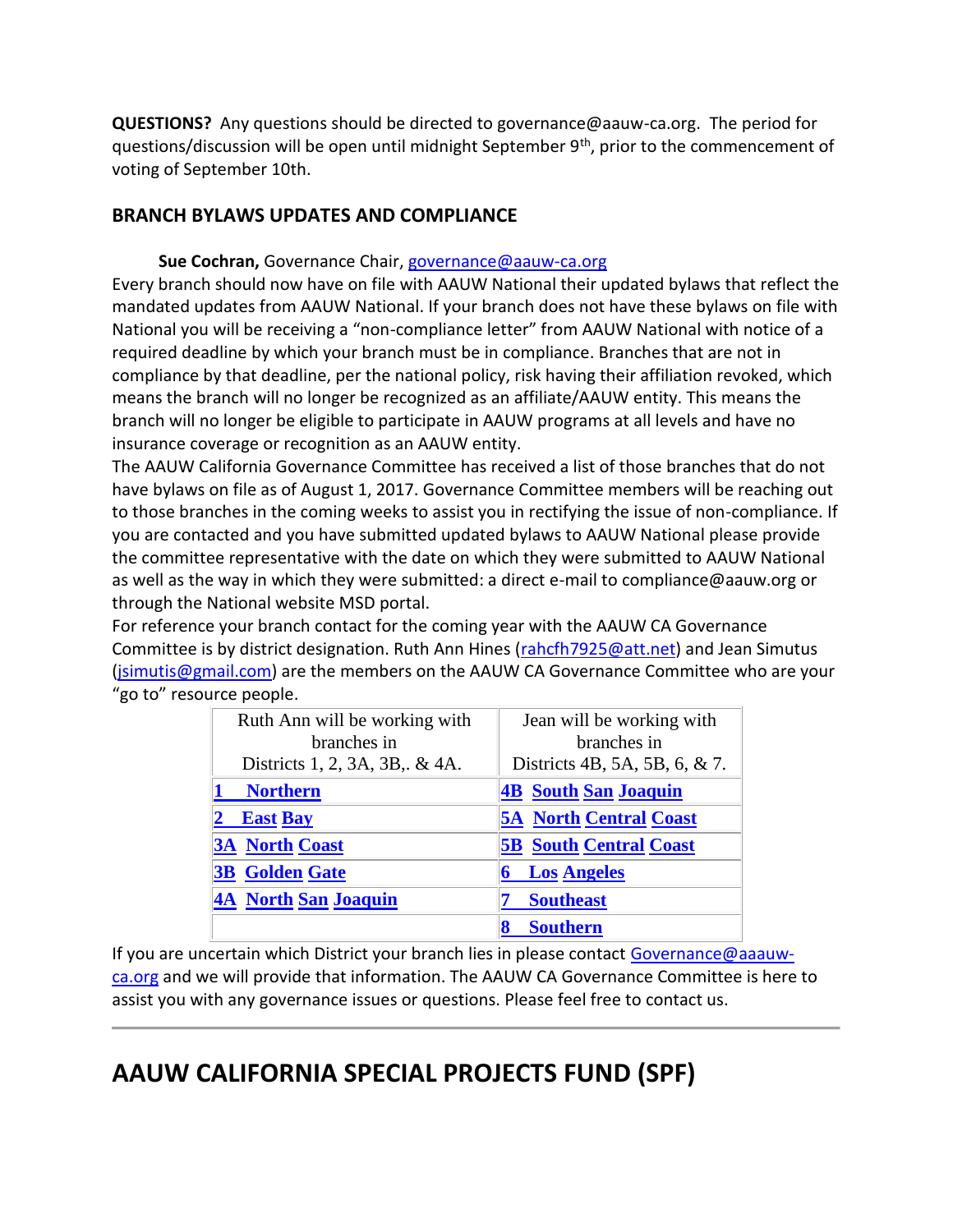#### *Shelley Mitchell, SPF President, [shelleymitchell@gmail.com](mailto:shelleymitchell@gmail.com)*

The AAUW California SPF Board of Directors is recruiting new board members for terms starting in January 2018. AAUW California SPF is a 501 (c) (3) nonprofit public benefit corporation that was created by AAUW California to receive and distribute contributions from individuals, corporations, foundations and AAUW California for programs and projects that further education and equity for all women and girls in the communities served by AAUW California branches. The SPF Board is independent of the AAUW California Board Of Directors since the AAUW California SPF stands as a separate corporation.

Any member of AAUW California may be appointed as a director of SPF with the exceptions of members of the national AAUW Board of Directors or the director or treasurer of a project being served by the AAUW CA SPF. We are looking for people who have experience managing funds for nonprofit organizations, managing investments and/or organizational communication. Click [HERE](https://bor.aauw-ca.org/sendy/l/i892jlei0vHU763mzfduFMI892BQ/0kmlG892GZXHDwiiSphaCVTA/qnfGti1oZz7z5lJVxFZuhA) for the SPF Application form. If you have questions or need more information, you may contact SPF at [spfund@aauw-ca.org](mailto:spfund@aauw-ca.org)

## **AAUW FUND**

*Sharon Westafer, Director, Chair, AAUW Fund Committee [aauwfund@aauw-ca.org](mailto:aauwfund@aauw-ca.org)* **The AAUW Fund luncheons:** Save the dates!! Each year AAUW California is especially delighted to formally present our Fellowship and Grant recipients at the Fall Fund Luncheons. Thanks to the longstanding, generous contributions of AAUW California members, a broader community of women continues gaining access to educational and economic opportunities, breaking through educational and economic barriers so that all women and girls have a fair chance.

- Sunday, October 15<sup>th</sup> at Old Ranch Country Club in Seal Beach
- Saturday October 28<sup>th</sup> at the Basque Cultural Center in South San Francisco (We heard the requests from members on the south side of "The Bridge" and are happy to oblige. We hope the South San Francisco luncheon will draw attendees from the Santa Cruz-Monterey area, San Jose, Morgan Hill, Half Moon Bay, Pacifica and branches in the South San Francisco area.)
- Sunday, October 29<sup>th</sup> at Crow Canyon Country Club in Danville.

**Donations:** When deciding where to donate your money to AAUW, please consider the unfinished California endowments. These endowments are completed at either \$75,000 (Research and Projects grants) or \$200,000 (American and International Fellowships). The initiator of the endowment must complete it in either 10 years (R&P) or 15 years (American or International). If the endowment is not completed in that time, the interest is still used; however the endowment is not named so whomever the endowment was supposed to honor is not named on the endowment. You can imagine how difficult it can sometimes be for a branch to finish an endowment. That's why we encourage other members and branches to help them. Unfinished endowment names and numbers, along with the amounts required to complete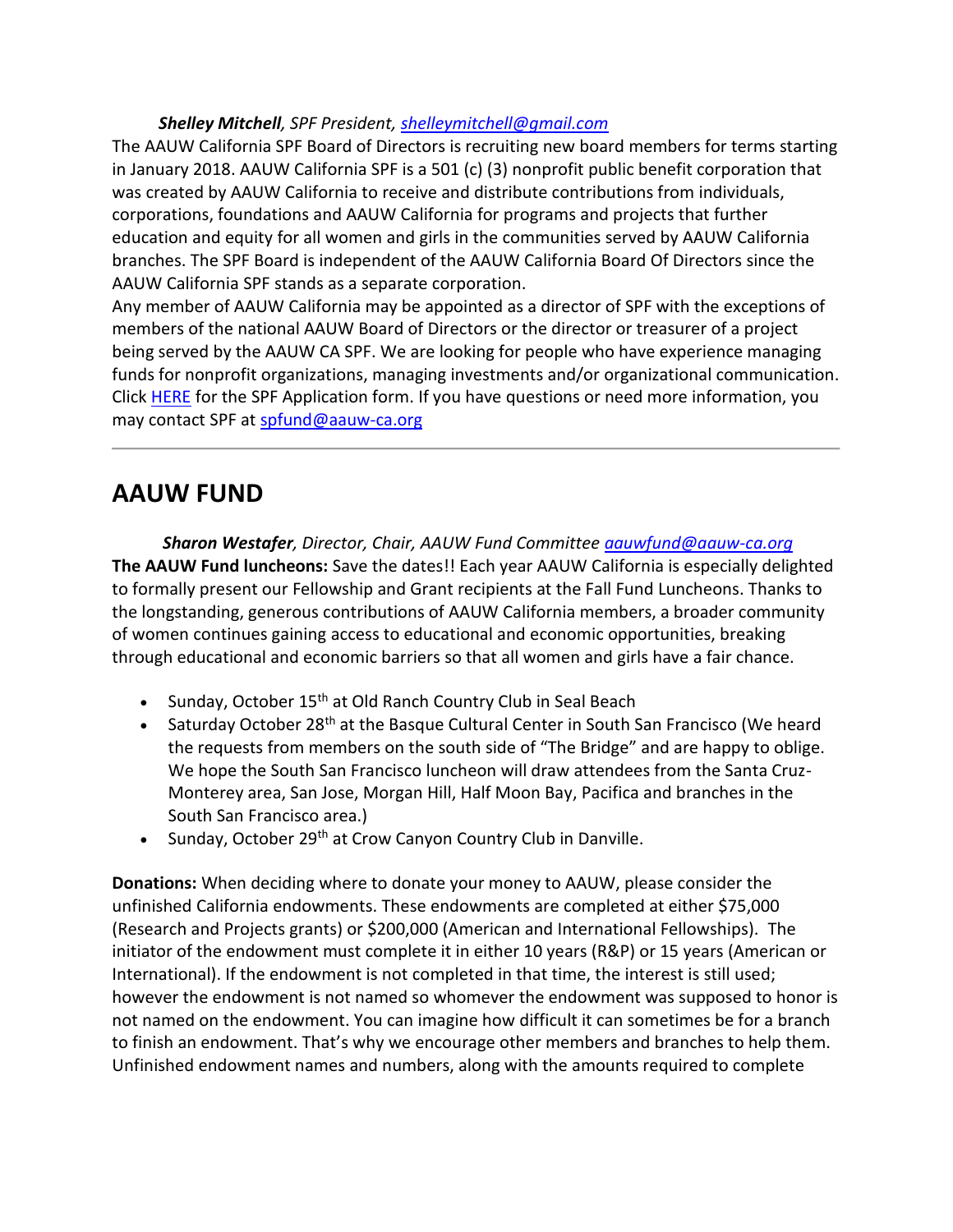them, can be found on the AAUW website by clicking **[\(HERE](https://bor.aauw-ca.org/sendy/l/i892jlei0vHU763mzfduFMI892BQ/MvxqDh0vZEilNCJeoJtPtA/qnfGti1oZz7z5lJVxFZuhA)**). Your help will be greatly appreciated.

## **FINANCE**

 *Patricia (Pat) Ferrer, Director, AAUW California Chief Financial Officer, [cfo@aauw-ca.org](mailto:cfo@aauw-ca.org)* Thank you to all outgoing or incoming Branch Treasurers/Financial Officers who completed the year end tasks listed below. If not yet complete, please do so soon.

**Annual Financial Report to AAUW California:** Input is ONLY online by clicking [HERE.](https://bor.aauw-ca.org/sendy/l/i892jlei0vHU763mzfduFMI892BQ/jVGUpaNlXo763jGrwWOSpLsA/qnfGti1oZz7z5lJVxFZuhA) All that is needed is the total income and total expenses. The purpose of that report is to help us identify branches that may be experiencing financial distress and need help. The website was updated to allow you to print your input. If you made a mistake, just re-enter the data.

**Federal and State Income Tax Filing:** Although this isn't due to the IRS until 11/15/2017, if your branch income is \$50,000 or less, you can file it now. Either opt in with National (if your branch or IBC is NOT a 501(c)3) or just complete the postcard form. To reduce fraudulent submissions, you will need to create an account with the IRS—this is new, so old branch logins will NOT work—just follow the instructions. While you can opt-in for National to file your Federal income tax return, it CANNOT, nor can AAUW California, file your State of California Franchise Tax Board submission Form 990 or 990 N for you. If your branch has income less than \$50,000, you can complete this postcard form online too. If your branch has greater than \$50,000 income, a 990 EZ or 990 must be filed with the IRS and a 199 EZ or 199 must also be filed with the California Franchise Tax Board. Links to these forms may be found [HERE.](https://bor.aauw-ca.org/sendy/l/i892jlei0vHU763mzfduFMI892BQ/zfS0ZX2V0gdaV3K5Hty3ew/qnfGti1oZz7z5lJVxFZuhA)

**Fundraising:** Raffles and similar fundraisers are considered gambling. The State of California Attorney General's Office has strict guidelines and requirements for those types of fundraisers that include mandatory registration, fees (I believe around \$30), and reporting. Please click **[HERE](https://bor.aauw-ca.org/sendy/l/i892jlei0vHU763mzfduFMI892BQ/YEVXqDK5tyHyzanOigaYPQ/qnfGti1oZz7z5lJVxFZuhA)** for information about these types of "gambling" fundraisers:

Need just general fundraising guidance? Please click [HERE.](https://bor.aauw-ca.org/sendy/l/i892jlei0vHU763mzfduFMI892BQ/wVU892892Xu9PNq3IbigHQrC7A/qnfGti1oZz7z5lJVxFZuhA)

Need more help? Email me at [cfo@aauw-ca.org](mailto:cfo@aauw-ca.org) or call 562 597 4781.

## **LEADERSHIP DEVELOPMENT**

*Cathy Foxhoven, Leadership Development Committee Chair, [aauwfox@gmail.com](mailto:aauwfox@gmail.com)* Are you a new branch leader wondering what programs support AAUW's mission? Or have you been a leader for decades because no one else is stepping up? Members of the state leadership team can help branches and IBCs overcome common challenges such as growing and retaining membership, developing branch leaders, implementing AAUW-relevant programs and better understanding the breadth and scope of AAUW's mission.

The Leader on Loan Program is designed to bring state AAUW leaders to branch and IBC meetings, events and programs. The state leadership team members have a broad spectrum of expertise and can assist branches and IBCs that are working to strengthen their internal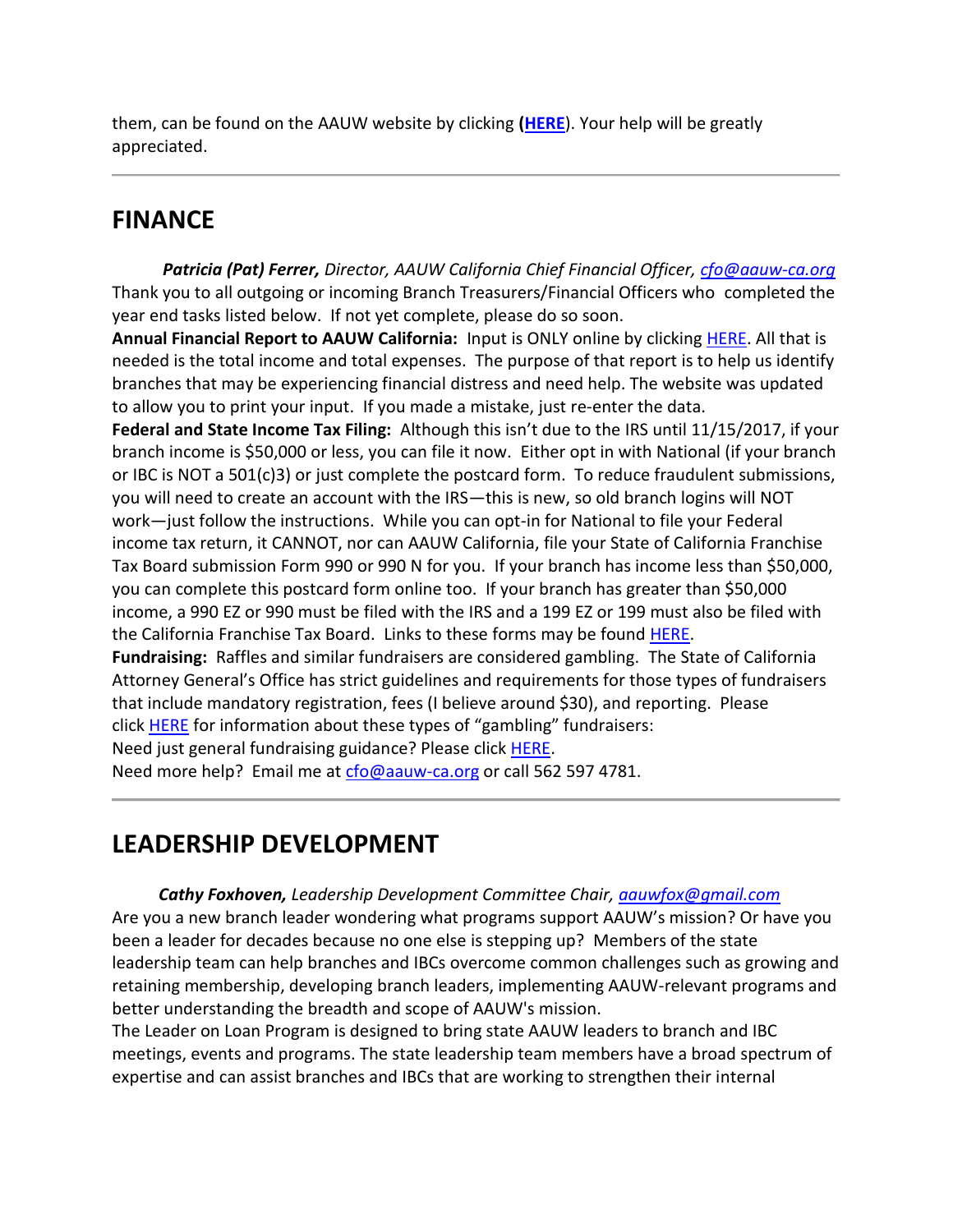organization and AAUW's presence in their communities. Learn more about ["Leader](https://bor.aauw-ca.org/sendy/l/i892jlei0vHU763mzfduFMI892BQ/IfPKLA8v8uLsVp5NvTFO9w/qnfGti1oZz7z5lJVxFZuhA) [on](https://bor.aauw-ca.org/sendy/l/i892jlei0vHU763mzfduFMI892BQ/IfPKLA8v8uLsVp5NvTFO9w/qnfGti1oZz7z5lJVxFZuhA) [Loan"](https://bor.aauw-ca.org/sendy/l/i892jlei0vHU763mzfduFMI892BQ/IfPKLA8v8uLsVp5NvTFO9w/qnfGti1oZz7z5lJVxFZuhA) or, to request a Leader, click **[HERE](https://bor.aauw-ca.org/sendy/l/i892jlei0vHU763mzfduFMI892BQ/nzKYEXyANh892fX0l3idhr1g/qnfGti1oZz7z5lJVxFZuhA)**[.](https://bor.aauw-ca.org/sendy/l/i892jlei0vHU763mzfduFMI892BQ/nzKYEXyANh892fX0l3idhr1g/qnfGti1oZz7z5lJVxFZuhA)

## **TECH TREK**

*Harriet Tower, AAUW Tech Trek Financial Liaison,* htower.techtrek@gmail.com As our last camp runs this week, we are winding up the 2017 Tech Trek camp season. Approximately 900 girls have been served this summer at the 10 camps around California. We are very proud of this great program and another successful year.

Please let your branch members know that donations mailed to Camp Treasurers should continue to be payable to AAUW, with the camp name and the branch written in the memo line, until further notice. We know you are aware of the pending transition of Tech Trek's finances back to SPF and will let you know when it happens. Your Camp Treasurer is a good contact for information.

# **COLLEGE/UNIVERSITY (C/U)**

#### *Tina Byrne, Chair, College/University (C/U) Committee, [aauwtina@gmail.com](mailto:aauwtina@gmail.com)* **DOES YOUR BRANCH HAVE A RELATIONSHIP WITH A COLLEGE OR UNIVERSITY AND HAS THAT INSTITUTION RENEWED THEIR PARTNER MEMBERSHIP?**

Each spring the AAUW National office begins the process of renewing College/University (C/U) partner school memberships by sending an invoice by email to the C/U representatives and the institution's president's office in late April. If the institution has not renewed, another invoice is sent in June-July. Still not renewed? Then the final invoices are sent in September. As of July 31, of the 90 partner colleges and universities in California, about 45% have renewed. Now is a perfect time for branch C/U Chairs/Coordinators to check if your C/U partner school has renewed. As you make contact with C/U reps, consider setting up a planning meeting for fall semester opportunities. Our committee continues to monitor the list as institutions renew, so we are able to give you information if you contact us at [aauwtina@gmail.com.](mailto:aauwtina@gmail.com)

The College/University (C/U) committee has new members. We welcome Jo Wagner from the Stockton branch and Kathy Toister from the Redlands branch as they join Dorothy Burk from Marin, Lesley Danziger from Laguna Beach, and Tina Byrne from Newport-Mesa-Irvine.

# **NOMINATIONS AND ELECTION COMMITTEE**

 *Donna Lilly, Nominations and Election Committee Chair, donnalilly@roadrunner.com*

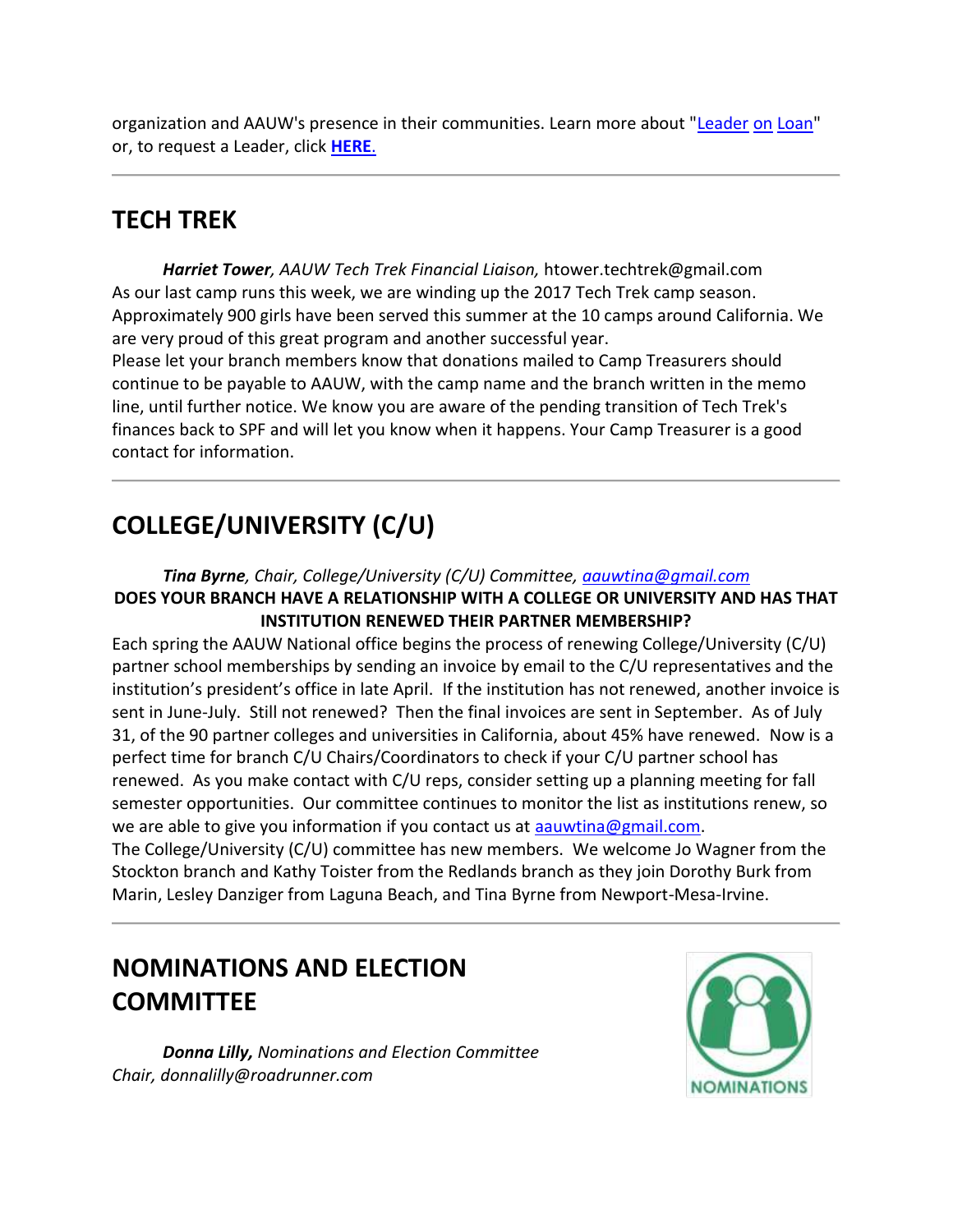I welcome your help to identify leaders who know many AAUW members, enjoy making phone calls and sending email messages. The time commitment on this Committee will be approximately 6 hours per month from August 2017 through April 2018. Our role on the Committee is to seek candidates to run for office on the AAUW California Board of Directors 2018-2019. Volunteers who want to serve on our state Nominations and Election Committee should fill out a *[vita](https://bor.aauw-ca.org/sendy/l/i892jlei0vHU763mzfduFMI892BQ/AyNgZCaP5oTX3WsRXQOR763A/qnfGti1oZz7z5lJVxFZuhA) [form](https://bor.aauw-ca.org/sendy/l/i892jlei0vHU763mzfduFMI892BQ/AyNgZCaP5oTX3WsRXQOR763A/qnfGti1oZz7z5lJVxFZuhA)* by August 15th.

### **PROGRAM**

*Jane Niemeier, and Stormy Miller, Program Co-Chairs, [program@aauw-ca.org](mailto:program@aauw-ca.org)* **AAUW CA Convention:** Time does fly, doesn't it? The 2018 AAUW California state convention will be held April 27-29, 2018, and your state team is already planning a wonderful experience at the Irvine Marriott. It's time to submit a proposal for a workshop or panel that you or your branch would like to present. Proposed presentations must focus on the mission of AAUW or share successful ways we can mobilize our branches and members to achieve it. Submit your application [online](https://bor.aauw-ca.org/sendy/l/i892jlei0vHU763mzfduFMI892BQ/9lNo5rFbGeA3ftl6wr6zrw/qnfGti1oZz7z5lJVxFZuhA) by October 15, 2017.

**Program of the Quarter:** Does your branch have an outstanding mission-based program that's had a positive impact on your community and branch? Did you know that through our Program of the Quarter, AAUW California honors one or more programs in September, December, and March - and recognizes these programs at the state convention? Mission based programs are designed to educate and inspire members and the community to implement the AAUW mission of advancing equity for women and girls through advocacy, education, philanthropy, and research.

If you have a program that underscores what makes AAUW unique, inspire other branches by sharing your program details with AAUW California. To ensure your outstanding program will be considered for Program of the Quarter, send your branch newsletter

to: branchnewsletters@aauw-ca.org

#### **Mission-Based Program Guidelines**

Here are some things to consider while you are planning your programs for the year.

- 1. Does the program support the AAUW mission, i.e. equity for women and girls?
- 2. Does the program inform the public about what makes AAUW unique?
- 3. Have you considered national and global social issues and AAUW's position regarding them before setting your program?
- 4. Are you using issues in your community to focus attention on AAUW's position on a topic?
- 5. Does the program welcome and educate the surrounding community members and other organizations?
- 6. In planning the program, have you considered the target audience other than your members?
- 7. Will the program successfully attract new members?
- 8. Have you tried to make a connection with local colleges and universities?